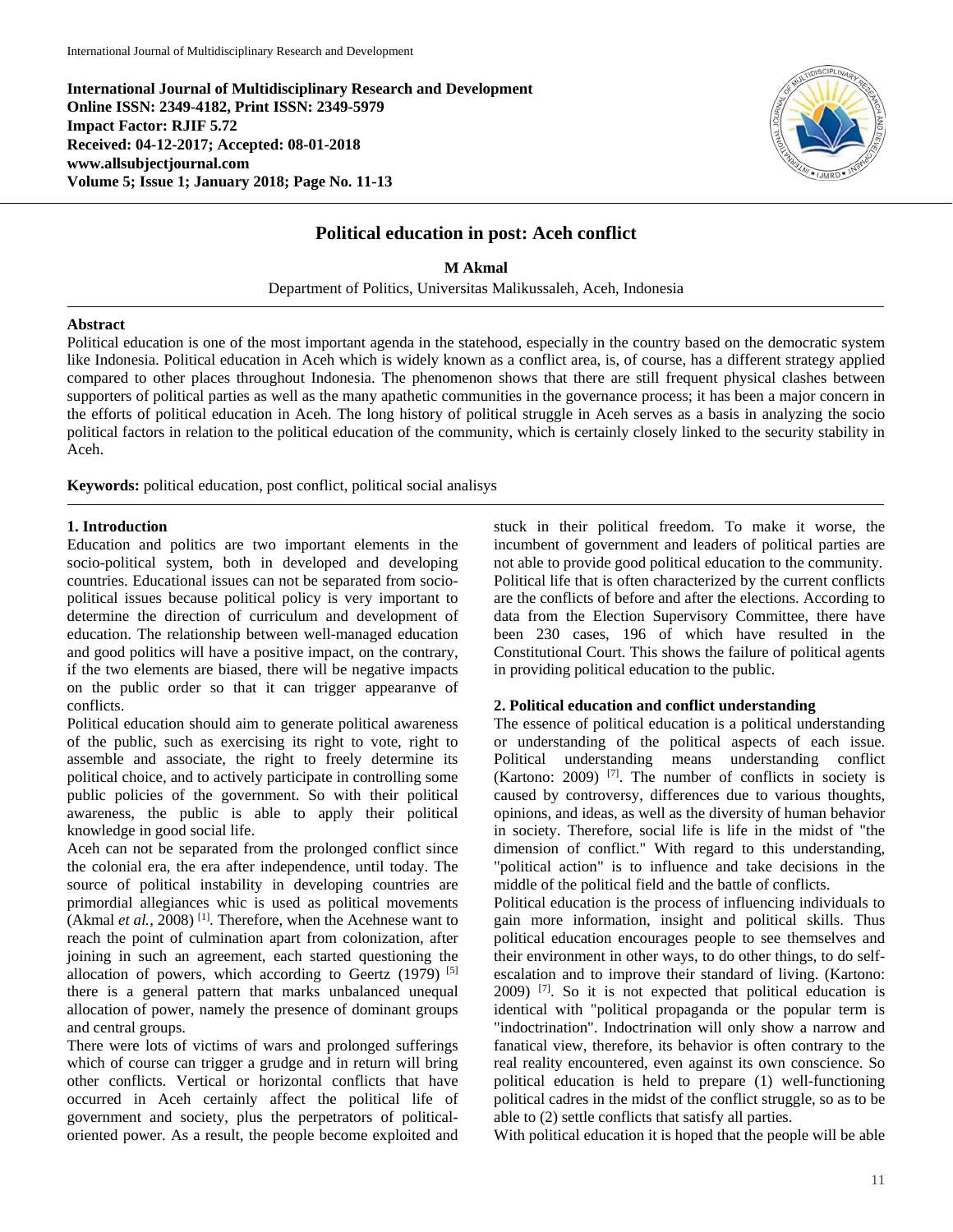to understand the political situation which is full of conflict but dare to be firmly give constructive criticism to the condition of the problem society. The community is directed towards the democratization process of individuals or groups and democratization in all social institutions and state institutions. People having good provision of political education will be able to fight for particular interests and ideologies, especially to those that correlate to the security and welfare of living together.

# **3. Political education in asymmetric decentralization government**

The provinces of Aceh and Papua are authorized by the central government to run their government, with an asymmetrical decentralization model, namely the granting of political, economic, fiscal and administrative powers determined by the form and concept based on the specificity set forth in the regulations governing it. In Aceh, the commence of this asymmetrical decentralization since the agreement of the peace understanding between the Free Aceh Movement (Gerakan Aceh Merdeka, GAM) and the government of the Republic of Indonesia. Then the contents of the agreement are described in Law No. 11 of 2006 on the Government of Aceh. The law affirms the concept of asymmetry politically still within the framework of the Unitary State of the Republic of Indonesia (NKRI). This law is of course in line with the objectives of political education in Aceh which must be oriented to national political education which is based on democracy subject to Pancasila and the 1945 Constitution. Thus, all political education materials should be based on Pancasila and 1945 Constitution.

#### **4. Potential of political education agencies**

In the implementation of political education, there are some political education agents have duty to do it. According to Colin Mac Andrews (1978: 35-37), political education is run through several formal and informal institutions. Correspondingly, Chilcole (2007) political dissemination agencies are divided into two traits, namely "formal" and "informal". The formal agent means as a formal learning agent, (a) the school, and (b) the mass media. While informal agents are present in face-to-face communication that can happen anywhere, ie (a) family, (b) Group of peers, (c) Neighbors, (d) Workplace.

According to Dawson and Prewitt (1969) formulate political socialization agencies into 3 categories, namely (a) Authoritative agencies for children, such as teachers and parents, (b) Agents equivalent to those concerned, eg colleagues, colleagues, and friends, (c) Political agents, such as contacts with political authority and voting.

According to Michael Rush and Philip Althoff in his book entitled "Introduction to Political Sociology", political socialization agencies are 7, namely: (a) Family, (b) Education, (c) Peer Group, (d) Working Group,) Religious groups, (f) Free groups, (g) Mass media ..

As in Aceh, some elements that might be activated as political education agents are:

#### **1. Family**

Family is one of the first and most basic political education

agents because of family-formed attitudes in deciding problems within the family. Children learn politics first in the family, which in this case is done by parents, with the given skills that will affect the future political attitudes when plunging in the wider community. The influence of family life both directly and indirectly is the first social structure experienced by a person.

# **2. School**

The principle that educated people are educated tend to have an awareness of political life, the acquisition of information about political processes, and more competence in their political behavior. The campus gives youth knowledge about the world of politics and their role in it. The campus will more concretely explain political institutions and political relationships, so learners get more information about political processes to be more competent in their political behavior. The campus is also a channel of inheritance of community values and attitudes.

### **3. Group of Peers**

Although family and campus are the most obvious means involved in the process of political education, there are several other social units that can shape political attitudes, including social groups that include play groups in the childhood, friendship groups, working groups where each member have a relatively equal position and have close bonds. Through association with his friend is consciously or unconsciously influenced by the values that exist in the social environment.

### **4. Political Organization**

Formal and informal organizations are also channels of information communication and political education. Participating in collective groups will train students to shape their political skills. Other institutions are directly involved in political parties. Political parties must provide political awareness to their supporters early on. If they are not clever, they can cause division.

Political parties must actively participate in providing political awareness to the community. Political education becomes one of the responsibilities of political parties. Moreover, each political party has received political relief funds (banpol). Political parties must also be a good example for their supporters. Especially when there is a conflict in the democracy party every 5 year.

### **5. Mass Media**

Modern society can not live without broad, fast, and uniform communications. Information about any event soon becomes public knowledge a few hours later. Besides providing information about political events, mass media plays an important role in transmitting modern attitudes and values to the younger generation. A controlled mass media system is a powerful tool in shaping political beliefs.

In Aceh, the effective mass media are newspapers both offline and online. In addition, Social Media like Facebook, twitter, Whatsapp, Line, and Instagram become fast-growing alternative media for political education.

#### **5. Potential of political participation**